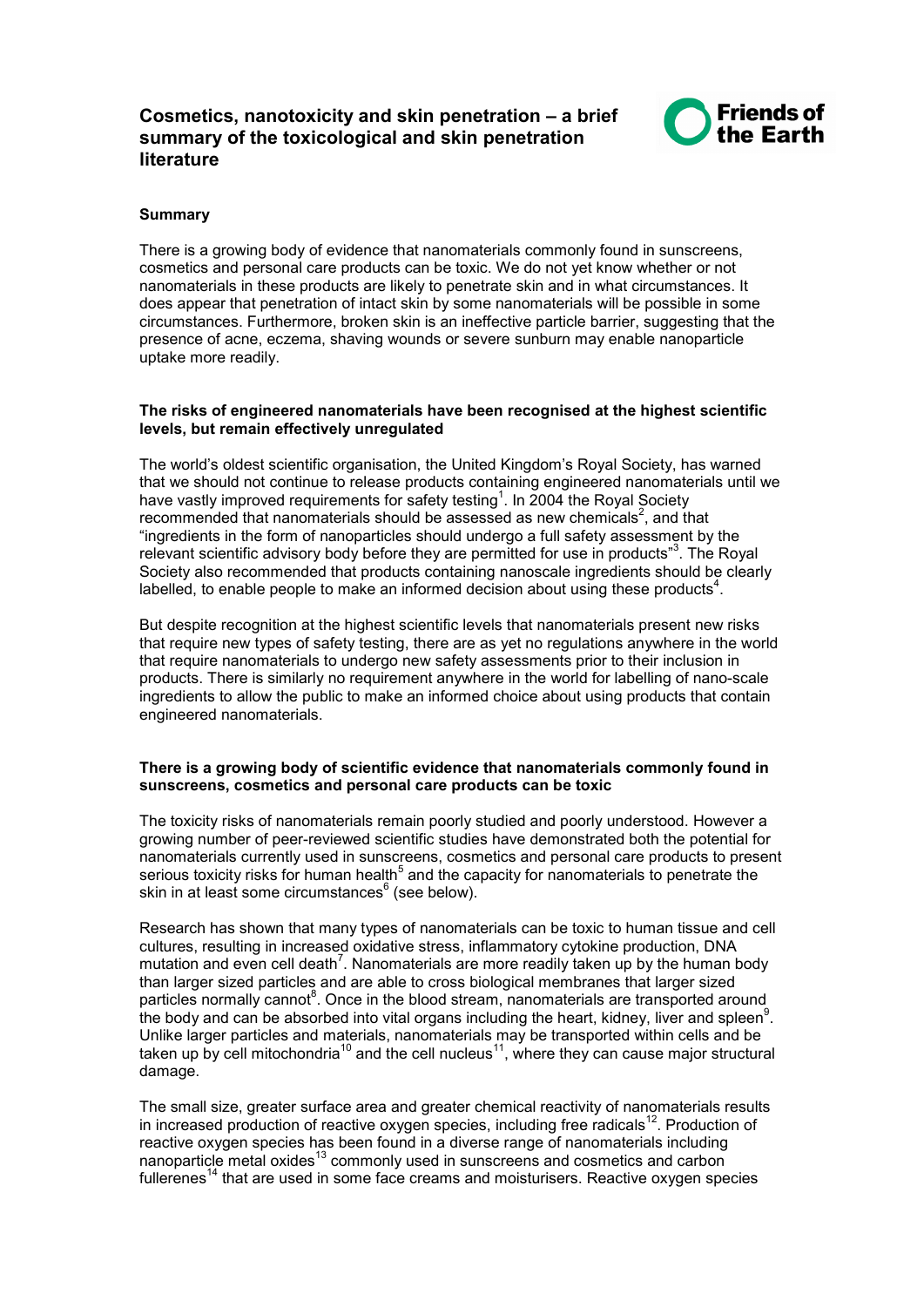and free radical production is one of the primary mechanisms of nanotoxicity; it may result in oxidative stress, inflammation, and consequent damage to proteins, membranes and DNA<sup>15</sup>.

Exposure to nanoparticle titanium dioxide, used in large numbers of sunscreens, cosmetics and personal care products, has been shown to cause far greater cell damage than larger particles of titanium dioxide. It has been demonstrated that whereas 500nm titanium dioxide particles have only a small ability to cause DNA strand breakage, exposure to 20nm particles of titanium dioxide causes complete destruction of supercoiled DNA, even at low doses and in the absence of exposure to UV<sup>16</sup>. Also in the absence of UV light, *in vitro* exposure to nanoparticle titanium dioxide resulted in the production of reactive oxygen species in human brain cells<sup>17</sup> although it is not yet known whether these reactive oxygen species damage brain neurons. Pilot data indicate that nanoparticle titanium dioxide results in cell death in cultured neurons at concentrations >20ppm after 24 hours exposure<sup>18</sup>. These data also indicate that in addition to the production of reactive oxygen species, both nanoparticle titanium dioxide and nanoparticle zero valent iron affect ATP levels and result in mitochondrial depolarization<sup>19</sup>.

Silver nanoparticles are highly toxic to pathogens and bacteria<sup>20</sup>. They are now used in some toothpaste, soaps and face creams, and are used widely in antimicrobial formulations and wound dressings<sup>21</sup>. However recent studies demonstrate that silver nanoparticles are also highly toxic to mammalian cells *in vitro*, in the absence of photo-activation. Exposure of rat neuronal cells to nanoparticle silver led to a decrease in their size, irregularities in their shape and a significant dose-dependent decrease in mitochondrial function<sup>22</sup>. Silver nanoparticles were also demonstrated to be highly toxic to *in vitro* mouse germline stem cells, "drastically reducing mitochondrial function and cell viability" even at low concentrations $^{23}$ . Silver nanoparticles were similarly highly toxic to in vitro rat liver cells; low level exposure resulted in oxidative stress, cellular shrinkage and impaired mitochondrial function $^{24}$ . In the same experiment, exposure to higher concentrations of nanoparticle titanium dioxide, iron oxide and aluminium each caused significant oxidative stress mediated damage to the rat liver cells.

The toxicity of fullerenes, currently being used in some face creams and moisturisers, remains poorly understood. However some early experiments have demonstrated the potential for some forms of fullerenes to be toxic. Carbon fullerenes (buckyballs) have been found to cause brain damage in fish<sup>25</sup>, kill water fleas and have bactericidal properties<sup>26</sup>. Even low levels of exposure to water soluble fullerenes have been shown to be toxic to human liver cells carcinoma cells and dermal fibroblasts in vitro $^{27}$ . Fullerene-based amino acid nanoparticles have been found to decrease the viability of human epidermal keratinocytes and initiate a pro-inflammatory response<sup>28</sup>. Toxicity appears to be a function of both surface structure<sup>29</sup> and also the extent of aggregation, where different solvents or emulsion bases are key variables in the formation of aggregates $3$ .

The potential for nanomaterials in sunscreens and cosmetics to result in harm is made greater as production of reactive oxygen species and free radicals increases with exposure to UV light $31$ . Photo-activated nanoparticle titanium dioxide and zinc oxide have been demonstrated to cause oxidative damage to DNA in cultured human fibroblasts $32$ . Photoactivated titanium dioxide nanoparticles have also been shown to cause oxidative stressmediated toxicity in *in vitro* skin fibroblasts and nucleic acids<sup>33</sup> and in human colon carcinoma cells<sup>34</sup>. In the presence of biological reducing agents (eq NADH) similar to the concentrations found in biological systems, reactive oxygen species generated by photo-activated fullerenes  $C_{60}$  and  $C_{70}$  resulted in cleavage of supercoiled DNA in vitro<sup>35</sup>.

#### We do not yet know whether penetration of intact skin by nanomaterials commonly found in sunscreens and cosmetics is possible, or likely, although we do know that broken skin is an ineffective particle barrier

If nanoparticles are able to penetrate the stratum corneum (outer layer of dead skin cells) and gain access to the living cells within the epidermis and the dermis, they can join the blood stream and circulate around the body with uptake by cells, tissues and organs<sup>36</sup>. Some

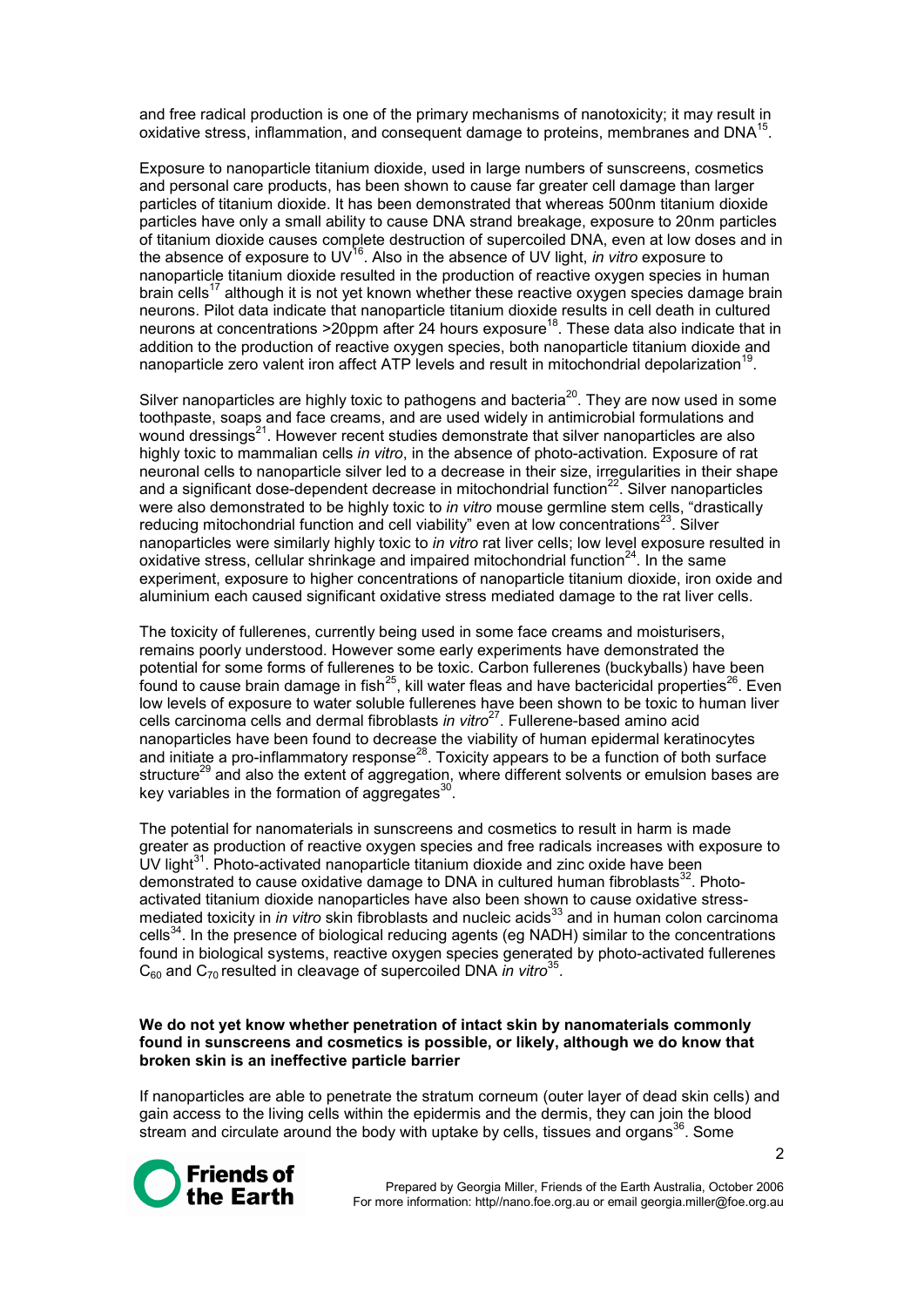cosmetics manufacturers, and even the Australian Therapeutic Goods Administration<sup>37</sup>, claim that the potential for nanomaterials in sunscreens and personal care products to be toxic to living cells and tissues is not a serious concern because nanoparticles remain in the outer layers of dead skin. The problem is that no one knows if this assertion is accurate.

We do know that broken skin is an ineffective barrier and enables particles up to 7,000nm in size to reach living tissue<sup>38</sup>. This suggests that the presence of acne, eczema or shaving wounds is likely to enable the uptake of nanoparticles. The Royal Society has called for additional research into the influence of skin condition, including sun burn, on the uptake of nanomaterials, especially in the assessment of nanomaterials found in sunscreens and cosmetics<sup>39</sup>. However the fact that many cosmetics and personal care products are used on blemished skin or following shaving has been largely ignored in the discussion about skin uptake of nanomaterials found in personal care products to date.

Penetration of intact skin is in part dependent on particle size, meaning that skin uptake of nanomaterials is comparably more likely than uptake of larger particles<sup>40</sup>. However we still have a poor understanding of the other key variables that influence skin penetration. These variables include: physicochemical properties of nanomaterials (eg shape, surface charge, surface coatings, composition, solubility); the presence of other substances or solvents that act as penetration enhancers; and the condition of skin (eg abrasions, blemishes, age).

Penetration of intact pig skin by "quantum dots" of a diameter of 6nm and 10nm, three different surface coatings, and neutral, positive and negative surface charge has been demonstrated in a recent study<sup>41</sup>. The authors of the study state: "our findings indicate that skin is permeable to nanomaterials with diverse physicochemical properties. If true, skin would serve as a portal of entry for occupational and consumer exposures to a diversity of engineered nanostructures"<sup>42</sup>.

However despite the fact that many sunscreens, cosmetics and personal care products are designed to be applied directly to the skin on a daily basis, there are few published, peerreviewed studies that investigate the ability of engineered nanomaterials commonly found in these products to penetrate the skin $43$ . Studies investigating the skin penetration of metal oxides, for example titanium dioxide and zinc oxide, do not adequately investigate key variables that influence skin penetration as described above. There are many metal oxides commonly used in sunscreens and cosmetics for which no skin penetration studies appear to have been published (eg nanoparticle silver oxide, nanoparticle aluminium oxide, nanoparticle iron oxide). There are still no published studies relating to skin penetration of fullerenes<sup>44</sup>, despite the increasing incidence of fullerenes in face creams and moisturisers.

Preliminary study of the ability of zinc oxide and titanium oxide nanomaterials to penetrate the skin has produced conflicting results. Most studies found that these nanomaterials did not penetrate the stratum corneum<sup>45</sup>. Conversely, a pilot study suggested that skin absorption of titanium dioxide nanomaterials took place<sup>46</sup>, a further pilot study suggested skin absorption of larger particles of both zinc oxide and titanium dioxide occurred from both a water and oily base $47$ , and one study demonstrated that nanoparticle titanium dioxide penetrated into the deeper layers of the stratum corneum in oily and liposome test emulsion bases<sup>48</sup>. This latter finding is of note even though penetration to the epidermis and dermis was not demonstrated; given the likely underestimation of skin penetration by in vitro models, "evidence of dermal penetration in a diffusion cell model should be of concern, regardless of the dermal depth observed in vitro<sup>49</sup>. Pilot data indicates that amino-acid substituted fullerenes can penetrate intact skin to reach all epidermal layers, and that this penetration was "greatly enhanced" in the presence of surfactant $^{50}$ .

The limitations of the skin penetration studies conducted to date mean that we cannot yet draw conclusions about whether or not engineered nanomaterials commonly used in sunscreens and cosmetics can penetrate the skin, and in what circumstances. It does appear that skin penetration by some nanomaterials will be possible in at least some circumstances. Publicly funded research into the interactions between nanomaterials and the skin is being

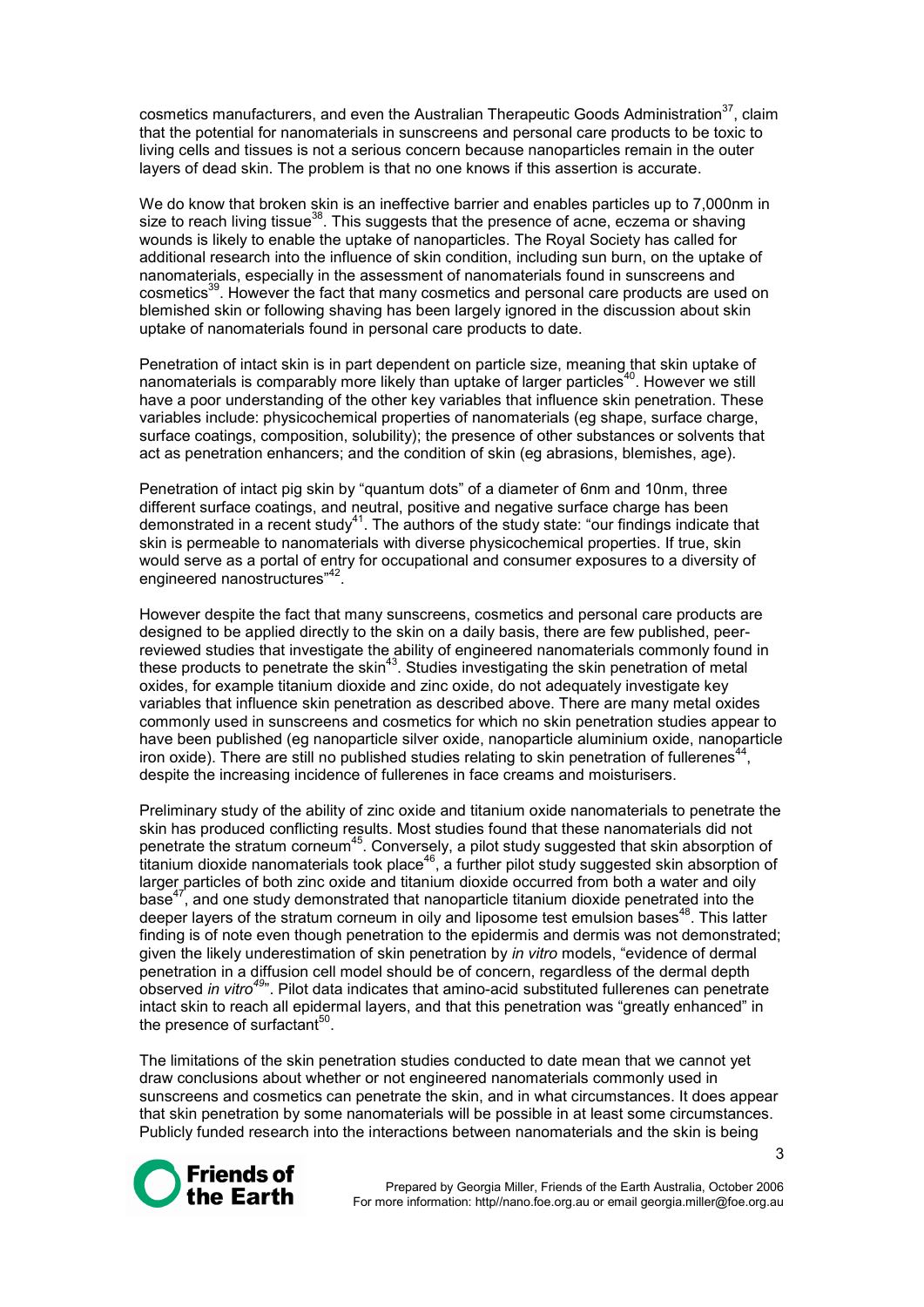undertaken, in the European Union, the United States and elsewhere. However little of this information has yet been published in peer-reviewed, publicly accessible literature, and most studies are likely to continue for several years before publishing their results.

#### The limitations of existing skin penetration studies mean that we cannot draw conclusions about whether skin penetration by nanoparticles is possible and in what circumstances

The limitations of skin penetration studies carried out to date in part reflect the nascent scientific understanding of nanomaterials and of how to design studies to measure their interactions with human skin. Understanding of the large number of variables that influence skin penetration by nanomaterials is growing. However, as one study noted recently: "Major problems now exist in assessing skin absorption and skin toxicity of nanomaterials, the first being how to actually conduct the experiments" $51$ .

Key requirements of future skin penetration studies to overcome existing limitations include:

- Detailed characterisation of test nanomaterials. Many existing studies provide incomplete information about nanoparticle size and physicochemical properties (eg shape, surface coatings, charge  $etc)^{52}$
- Inclusion of nanomaterials <30nm in size, as commonly used in sunscreens and cosmetics. Many studies currently include particles around 100nm in size<sup>53</sup>  $\overline{a}$
- Investigation of a range of test emulsion bases that could influence skin uptake of nanomaterials by altering skin structure or increasing the solubility of the nanomaterial in the skin<sup>5</sup>
- Testing in whole product assays, or with other substances or product ingredients that could act as penetration enhancers. Skin Deep, a recent report by US-based Environmental Working Group on the health risks of commercially available cosmetics and personal care products, found that more than half of all cosmetics contained ingredients that act as "penetration enhancers"<sup>55</sup>. As noted in the literature: "It is essential to the validity of any dermal exposure study that experiments be conducted using the same solvents in which human exposures occur"<sup>56</sup>
- Investigation of the influence of skin flexing or massage on skin penetration of nanomaterials, despite the fact that flexing $57$  and massage $58$  has been demonstrated to increase skin uptake of larger particles, drugs and dyes
- Investigation of penetration by nanomaterials of compromised skin (eg in the presence of acne, shaving wounds, eczema or severe sunburn), even though broken skin is an ineffective barrier and enables particles up to 7,000nm in size to reach living tissue<sup>59</sup>

It is also important to recognise that all skin penetration studies are likely to underestimate skin penetration. In vitro cell diffusion experiments<sup>60</sup> are likely to underestimate skin uptake as nanoparticle penetration occurs via passive diffusion only, rather than facilitated by an intact vasculature as is present *in vivo*<sup>61</sup>. However *in vivo* experiments also present limitations; because of their small size, nanomaterials could be difficult to locate in skin, and if systemically absorbed would be diluted throughout the whole body or lodged in major organs, further reducing the ability to detect them $^{62}$ .

### Skin penetration research continues, but conclusive findings remain years away

The Australian government has not yet recognised formally the need to fund nanotechnology research into health and environmental risks of nanomaterials. Earlier this year the Therapeutic Goods Administration published a literature review of existing studies into the potential for nanomaterials in sunscreens to be absorbed through the skin<sup>63</sup>. However the review lacked a critical assessment of the literature available, failing to critique the

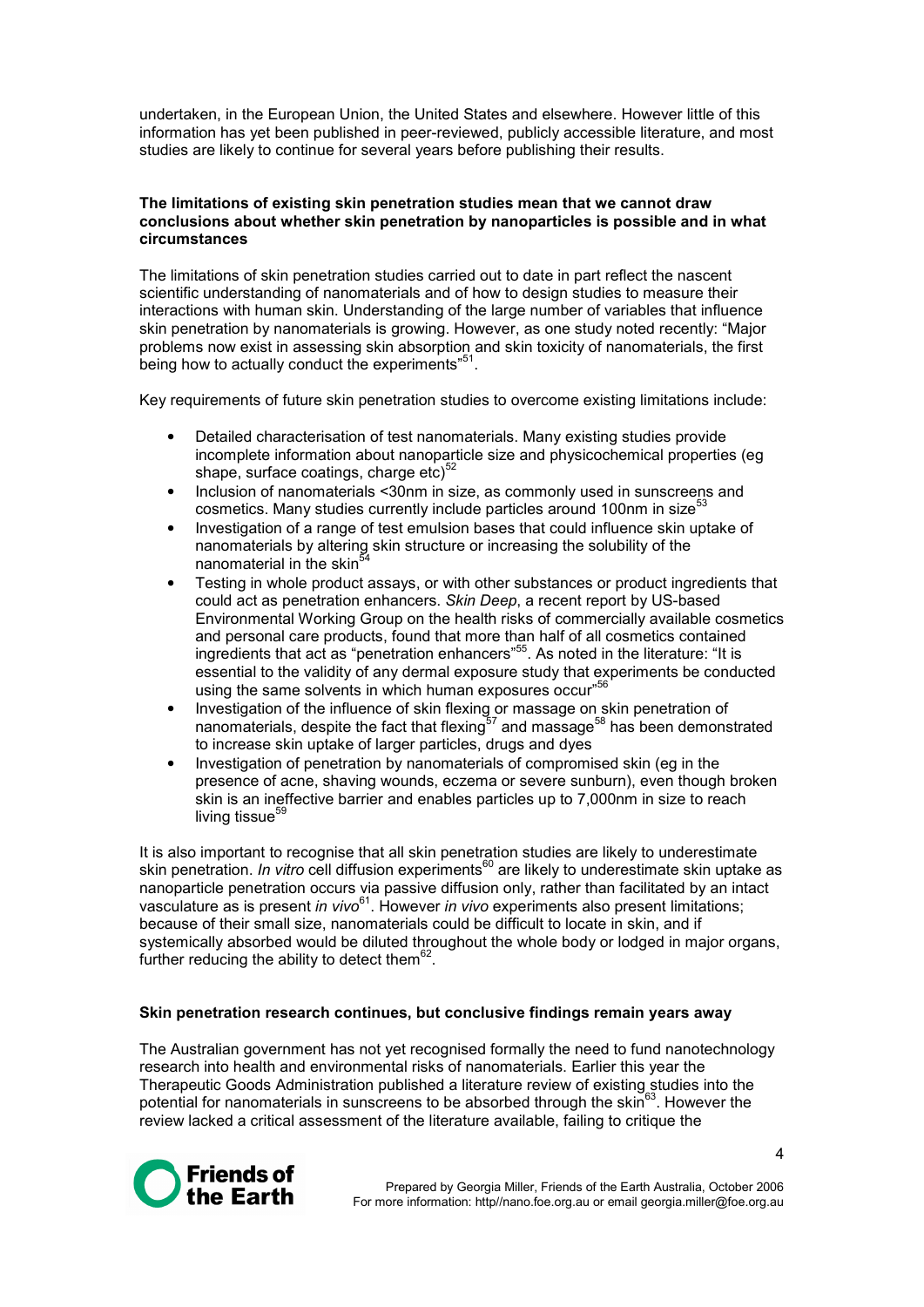inadequacies of studies conducted to date. The review also neglected to emphasise the need for more thorough research.

The European Union has launched a research project called "Nanoderm" to investigate the quality of the skin as a barrier to formulations containing nanoparticles<sup>64</sup>. In one of the few concrete responses from governments to the Royal Society's 2004 recommendations, last year the European Union requested its Scientific Committee on Consumer Products to review its previous decisions to allow nanoparticle titanium dioxide and zinc oxide to be permitted for use in sunscreens without new safety assessments $^{65}$ .

In the USA, government agencies including the Food and Drug Administration and the National Institute of Environmental Health Sciences are cooperating through the National Toxicology Program (NTP) to study the skin absorption and phototoxicity of nanoparticles of titanium dioxide and zinc oxide preparations used in sunscreens and cosmetics. The NTP is also looking at the uptake and toxicity of fullerenes. The Food and Drug Administration is currently conducting public hearings in response to the petition filed earlier in the year by the International Center for Technology Assessment, Friends of the Earth and others, to recall sunscreens that use nanoparticle ingredients until new safety assessments are required for these products.

Most of these studies will take years before results are published and much further work will then be required before reliable conclusions can be drawn to inform regulations to protect public health and the environment. Civil society groups such as Friends of the Earth and others have argued that the sensible response to a situation where the risks of nanotoxicity have been clearly identified, but remain poorly understood, is to place a moratorium on the commercialisation of nanoproducts until the necessary safety research has been conducted and regulations enacted.

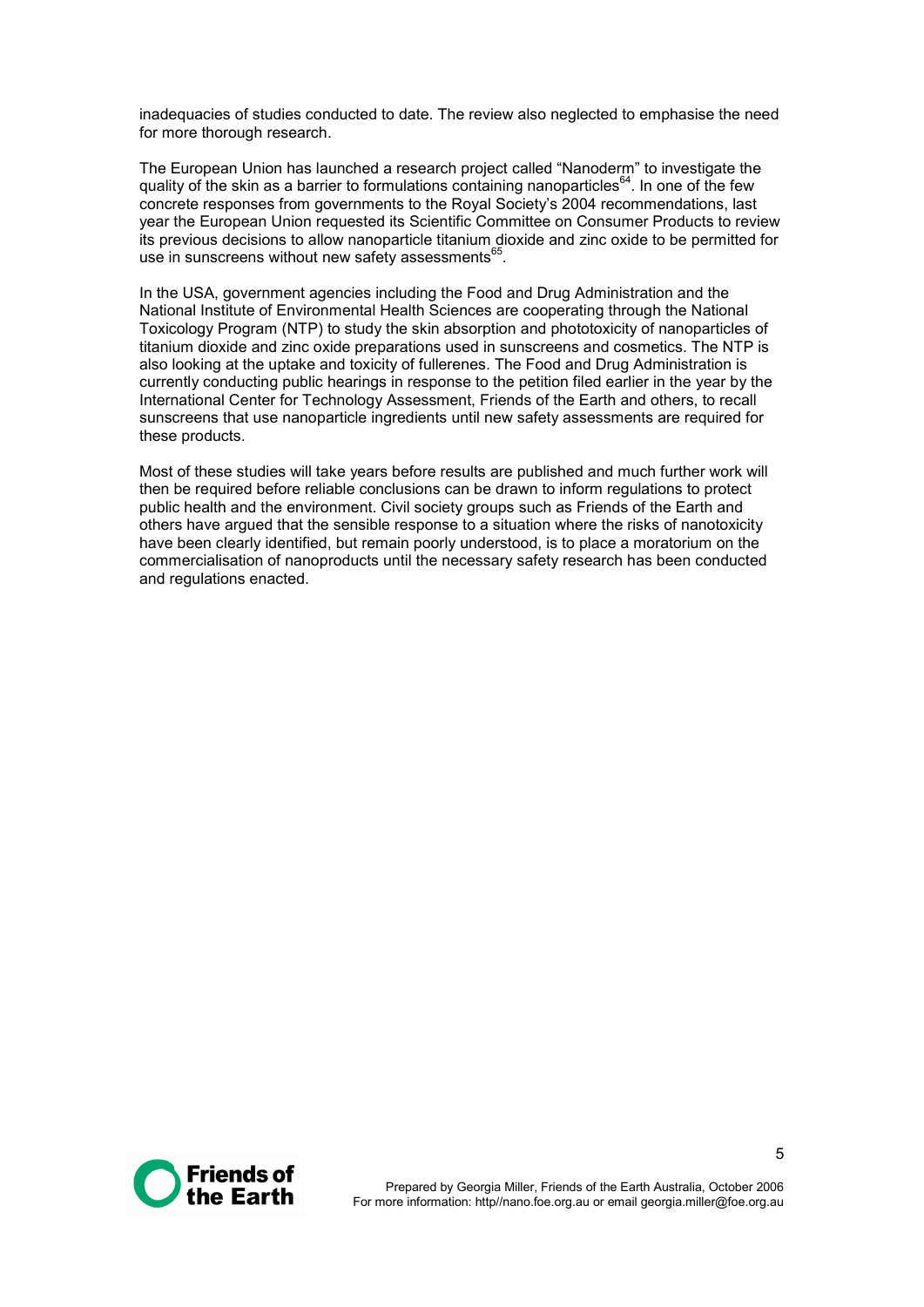## **References**  $\overline{a}$

1 P95, Recommendation 12 (i), The Royal Society and The Royal Academy of Engineering, UK (2004). Nanoscience and nanotechnologies. Available at http://www.royalsoc.ac.uk/

2 P95 Recommendation 10, Ibid

3 P95, Recommendation 12 (i), Ibid

4 P95, Recommendation 12 (iii), Ibid

5 For excellent overviews of the emerging field of nanotoxicology, see Oberdörster G, Oberdörster E and Oberdörster J (2005). "Nanotoxicology: an emerging discipline from studies of ultrafine particles"; Environmental Health Perspectives 113(7):823-839; Oberdörster G, Maynard A, Donaldson K, Castranova V, Fitzpatrick J, Ausman K, Carter J, Karn B, Kreyling W, Lai D, Olin S, Monteiro-Riviere N, Warheit D, and Yang H (2005). "Principles for characterising the potential human health effects from exposure to nanomaterials: elements of a screening strategy". Particle and Fibre Toxicology 2:8; and Hoet P, Bruske-Holfeld I and Salata O (2004). "Nanomaterials – known and unknown health risks". Journal of Nanobiotechnology 2:12

6 Eg Ryman-Rasmussen J, Riviere J, Monteiro-Riviere N (2006). "Penetration of intact skin by quantum dots with diverse physicochemical properties". Toxicological Sciences 91(1):159-165; Tinkle S, Antonini J, Roberts J, Salmen R, DePree K, Adkins E (2003). "Skin as a route of exposure and sensitisation in chronic beryllium disease", Environmental Health Perspectives. 111:1202-1208.

7 Oberdörster G, Maynard A, Donaldson K, Castranova V, Fitzpatrick J, Ausman K, Carter J, Karn B, Kreyling W, Lai D, Olin S, Monteiro-Riviere N, Warheit D, and Yang H (2005). "Principles for characterising the potential human health effects from exposure to nanomaterials: elements of a screening strategy". Particle and Fibre Toxicology 2:8

8 Holsapple M, Farland W, Landry T, Monteiro-Riviere N, Carter J, Walker N and Thomas K (2005). "Research strategies for safety evaluation of nanomaterials, Part II: Toxicological and safety evaluation of nanomaterials, current challenges and data needs". Toxicological Sciences 88(1):12-17

9 Oberdörster G, Oberdörster E and Oberdörster J (2005). "Nanotoxicology: an emerging discipline from studies of ultrafine particles"; Environmental Health Perspectives 113(7):823-839

10 Li N, Sioutas C, Cho A, Schmitz D, Misra C, Sempf J, Wang M, Oberley T, Froines J and Nel A (2003). "Ultrafine particulate pollutants induce oxidative stress and mitochondrial damage". Environmental Health Perspectives 111(4):455-460; Savic R, Luo L, Eisenberg A, Maysinger D (2003). "Micellar nanocontainers distribute to defined cytoplasmic organelles". Science 300:615-618

11 Geiser M, Rothen-Rutlshauser B, Knapp N, Schurch S, Kreyling W, Schulz H, Semmler M, Im H, Heyder J and Gehr P (2005). "Ultrafine particles cross cellular membranes by non-phagocytic mechanisms in lungs and in cultured cells". Environmental Health Perspectives 113(11):1555-1560

12 Nel A, Xia T, Li N (2006). "Toxic potential of materials at the nanolevel". Science Vol 311:622-627

13 Eg Hussain S, Hess K, Gearhart J, Geiss K, Schlager J (2005). "In vitro toxicity of nanoparticles in BRL 3A rat liver cells". Toxicology In Vitro 19:975-983, Long T, Saleh N, Tilton R, Lowry G, Veronesi B (2006). "Titanium dioxide (P25) produces reactive oxygen species in immortalized brain microglia (BV2): Implications for nanoparticle neurotoxicity". Environmental Science & Technology 40(14):4346-4352; Zhang A and Sun Y (2004). "Photocatalytic killing effect of TiO2 nanoparticles on Ls-174-t human colon carcinoma cells." World Journal of Gastroenterology 10 (21):3191-3193; Dunford R, Salinaro A, Cai L, Serpone N, Horikoshi S, Hidaka H, Knowland J (1997). "Chemical oxidation and DNA damage catalysed by inorganic sunscreen ingredients". FEBS Letters 418:87-90; Wamer W, Yin J, Wei R (1997). "Oxidative damage to nucleic acids photosensitized by titanium dioxide". Free Radical Biol Med 23:851-858

14 Yamakoshi Y, Umezawa N, Ryu A, Arakane K, Miyata N, Goda Y, Toshiki M,Tetsuo N (2003). "Active oxygen species generated from photoexcited fullerene (C60) as potential medicines: O2- versus O2." Journal of American Chemical Society 125(42)12803-12809 15 Nel A, Xia T, Li N (2006). "Toxic potential of materials at the nanolevel". Science Vol 311:622-627

16 Donaldson K, Beswick P, Gilmour P (1996). "Free radical activity associated with the surface of particles: a unifying factor in determining biological activity?" Toxicology Letters 88:293-298

17 Long T, Saleh N, Tilton R, Lowry G, Veronesi B (2006). "Titanium dioxide (P25) produces reactive oxygen species in immortalized brain microglia (BV2): Implications for nanoparticle neurotoxicity". Environmental Science & Technology 40(14):4346-4352

18 Discussed in Long T, Saleh N, Tilton R, Lowry G, Veronesi B (2006). "Titanium dioxide (P25) produces reactive oxygen species in immortalized brain microglia (BV2): Implications for nanoparticle neurotoxicity". Environmental Science & Technology 40(14):4346-4352 19 Long T, Saleh N, Pherat T, Schwartz C, Parker J, Lowry G, Veronesi B (2006). "Metal oxide nanoparticles produce oxidative stress in CNS microglia and neurons: physicochemical, cellular and genomic analysis". The Toxicologist:105 (#513)

20 Sondi I and Salopek-Sondi B (2004). "Silver nanoparticles as antimicrobial agent: a case study on E. coli as a model for Gram-negative bacteria". Journal of Colloidal Interface Science 275(1):177-182

21 Salata O (2004). "Applications of nanoparticles in biology and medicine". Journal of Nanobiotechnology 2:3

22 Hussain S, Javorina A, Schrand A, Duhart H, Ali S, Schlager J (2006). "The interaction of manganese nanoparticles with PC-12 cells induces dopamine depletion". Toxicological Sciences 92(2):456-463

23 P414, Braydich-Stolle L, Hussain S, Schlager J, Hofmann M-C (2005). "In vitro cytotoxicity of nanoparticles in mammalian germline stem cells". Toxicological Sciences 88(2):412-419

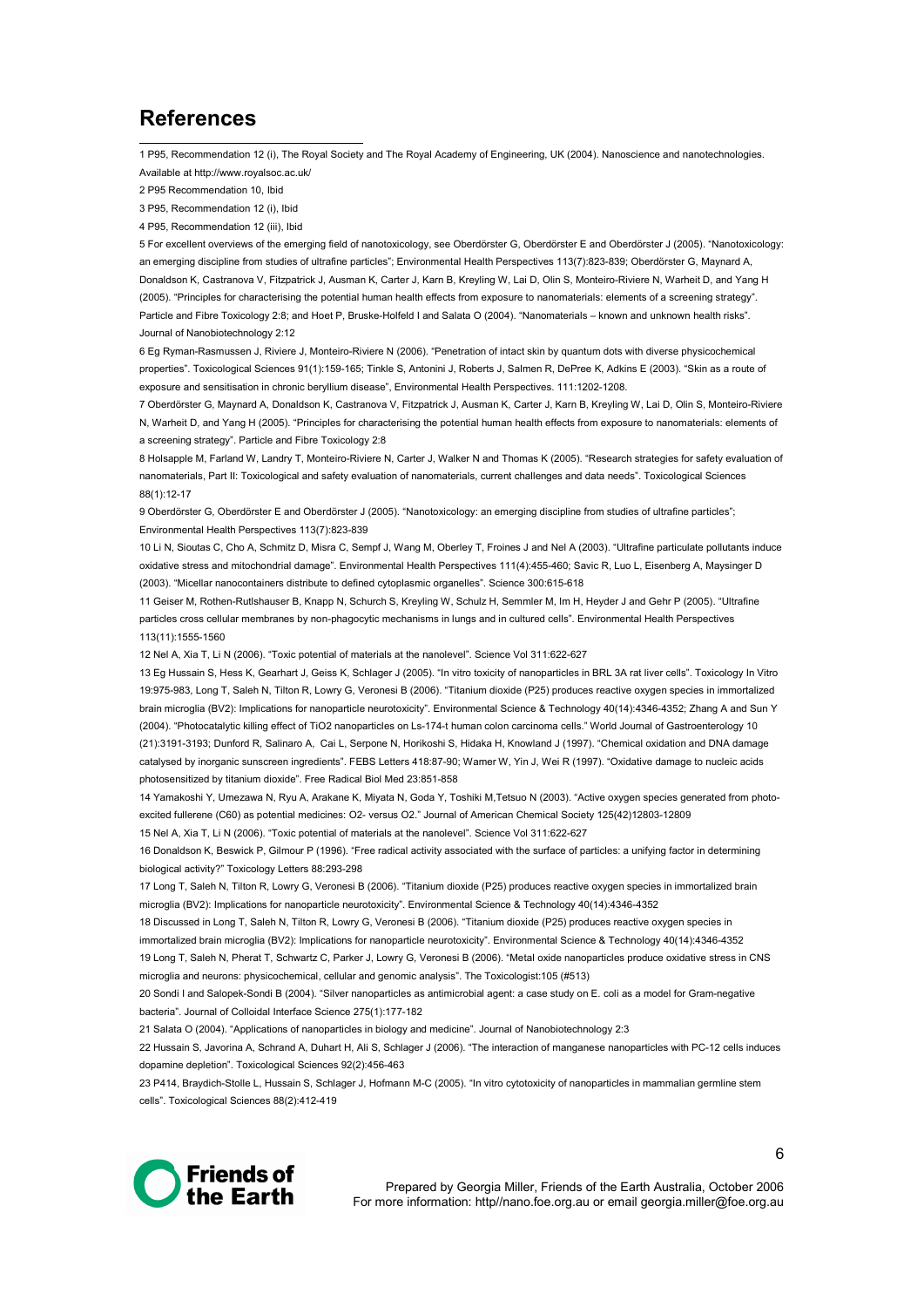24 Hussain S, Hess K, Gearhart J, Geiss K, Schlager J (2005). "In vitro toxicity of nanoparticles in BRL 3A rat liver cells". Toxicology In Vitro 19:975-983

25 Oberdörster E (2004). "Manufactured nanomaterials (fullerenes, C60) induce oxidative stress in the brain of juvenile largemouth bass". Environmental Health Perspectives 112:1058-1062

26 Fortner J, Lyon D, Sayes C, Boyd A, Falkner J, Hotze E, Alemany L, Tao Y, Guo W, Ausman K, Colvin V, Hughes J (2005)."C60 in Water: Nanocrystal Formation and Microbial Response". Environmental Science and Toxicology 39(11); 4307-4316

27 Sayes C, Fortner J, Guo W, Lyon D, Boyd A, Ausman K, Tao Y, Sitharaman B, Wilson L, Hughes J, West J, Colvin V (2004). "The differential cytotoxicity of water-soluble fullerenes". Nanolett. 4, 1881-1887

28 Rouse J, Yang J, Barron A, Monteiro-Riviere N (2006). "Fullerene-based amino acid nanoparticle interactions with human epidermal keratinocytes". Toxicology In Vitro. In Press

29 Sayes C, Fortner J, Guo W, Lyon D, Boyd A, Ausman K, Tao Y, Sitharaman B, Wilson L, Hughes J, West J, Colvin V (2004). "The differential cytotoxicity of water-soluble fullerenes". Nanolett. 4, 1881-1887

30 Rouse J, Yang J, Barron A, Monteiro-Riviere N (2006). "Fullerene-based amino acid nanoparticle interactions with human epidermal keratinocytes". Toxicology In Vitro. In Press

31 Oberdörster G, Oberdörster E and Oberdörster J (2005). "Nanotoxicology: an emerging discipline evolving from studies of ultrafine particles". Environmental Health Perspectives 113:823-839

32 Dunford R, Salinaro A, Cai L, Serpone N, Horikoshi S, Hidaka H, Knowland J (1997). "Chemical oxidation and DNA damage catalysed by inorganic sunscreen ingredients". FEBS Letters 418:87-90

33 Wamer W, Yin J, Wei R (1997). "Oxidative damage to nucleic acids photosensitized by titanium dioxide". Free Radical Biol Med 23:851-858 34 Zhang A and Sun Y (2004). "Photocatalytic killing effect of TiO2 nanoparticles on Ls-174-t human colon carcinoma cells." World Journal of Gastroenterology 10 (21):3191-3193

35 Yamakoshi Y, Umezawa N, Ryu A, Arakane K, Miyata N, Goda Y, Toshiki M,Tetsuo N (2003). "Active oxygen species generated from photoexcited fullerene (C60) as potential medicines: O2- versus O2." Journal of American Chemical Society 125(42)12803-12809

36 Oberdörster G, Oberdörster E and Oberdörster J (2005). "Nanotoxicology: an emerging discipline from studies of ultrafine particles". Environmental Health Perspectives 113(7):823-839

37 Australian TGA (2006). Safety of sunscreens containing nanoparticles of zinc oxide or titanium dioxide. Available at: http://www.tga.gov.au/npmeds/sunscreen-zotd.htm Accessed 03.03.06

38 Oberdörster G, Oberdörster E and Oberdörster J (2005)." Nanotoxicology: an emerging discipline from studies of ultrafine particles". Environmental Health Perspectives 113(7):823-839

39 The Royal Society and The Royal Academy of Engineering, UK (2004). Nanoscience and nanotechnologies. Available at http://www.royalsoc.ac.uk/

40 Hoet P, Bruske-Holfeld I and Salata O (2004). "Nanomaterials – known and unknown health risks". Journal of Nanobiotechnology 2:12 41 Ryman-Rasmussen J, Riviere J, Monteiro-Riviere N (2006). "Penetration of intact skin by quantum dots with diverse physicochemical properties". Toxicological Sciences 91(1):159-165

42 P164, Ryman-Rasmussen J, Riviere J, Monteiro-Riviere N (2006). "Penetration of intact skin by quantum dots with diverse physicochemical properties". Toxicological Sciences 91(1):159-165

43 Eg Shulz J, Hohenberg H, Pflucker F, Gartner E, Will, T, Pfeiffer S, Wepf R, Wendel V, Gers-Barlag H, Wittern K-P (2002). "Distribution of sunscreens on skin". Advanced Drug Delivery Reviews 54 Supplement 1:S157-S163; Pflücker P, Wendel V, Hohenberg H, Gärtner E, Will T, Pfeiffer S, Wepf and R and Gers-Barslag H (2001). "The Human Stratum corneum Layer: An Effective Barrier against Dermal Uptake of Topically Applied Titanium Dioxide". Skin Pharmacology and Applied Skin Physiology 14 (Suppl 1): 92-97; Bennat C and Muller-Goymann (2000). "Skin penetration and stabilization of formulations containing microfine titanium dioxide as physical UV filter." International Journal of Cosmetic Science 22:271-283; Lademann J, Weigmann H, Rickmeyer C, Bathelmes H, Schaefer H, Mueller G and Sterry W (1999). "Penetration of titanium dioxide microparticles in a sunscreen formulation into the horny layer and the follicular orifice". Skin Pharamacol Appl Skin Physiol 12:247-256; Dussert A-S, Gooris E and Hemmerle J (1997). "Characterization of the mineral content of a physical sunscreen emulsion and its distribution onto human stratum corneum". International Journal of Cosmetic Science 19:119-129; Lansdown A and Taylor A (1997). "Zinc and titanium oxides: promising UV-absorbers but what influence do they have on the intact skin?" International Journal of Cosmetic Science 19: 167-172; Tan M, Commens C, Burnett L and Snitch P (1996). "A pilot study on the percutaneous absorption of microfine titanium dioxide from sunscreens". Australasian Journal of Dermatology 37(4):185-187

44 Monterior-Riviere N and Inman O (2006). "Challenges for assessing carbon nanomaterial toxicity to the skin". Carbon 44:1070-1078 45 Eg Shulz J, Hohenberg H, Pflucker F, Gartner E, Will, T, Pfeiffer S, Wepf R, Wendel V, Gers-Barlag H, Wittern K-P (2002). "Distribution of sunscreens on skin". Advanced Drug Delivery Reviews 54 Supplement 1:S157-S163; Pflücker P, Wendel V, Hohenberg H, Gärtner E, Will T, Pfeiffer S, Wepf and R and Gers-Barslag H (2001). "The Human Stratum corneum Layer: An Effective Barrier against Dermal Uptake of Topically Applied Titanium Dioxide". Skin Pharmacology and Applied Skin Physiology 14 (Suppl 1): 92-97; Lademann J, Weigmann H, Rickmeyer C, Bathelmes H, Schaefer H, Mueller G and Sterry W (1999). "Penetration of titanium dioxide microparticles in a sunscreen formulation into the horny layer and the follicular orifice". Skin Pharamacol Appl Skin Physiol 12:247-256, Dussert A-S, Gooris E and Hemmerle



 $\overline{a}$